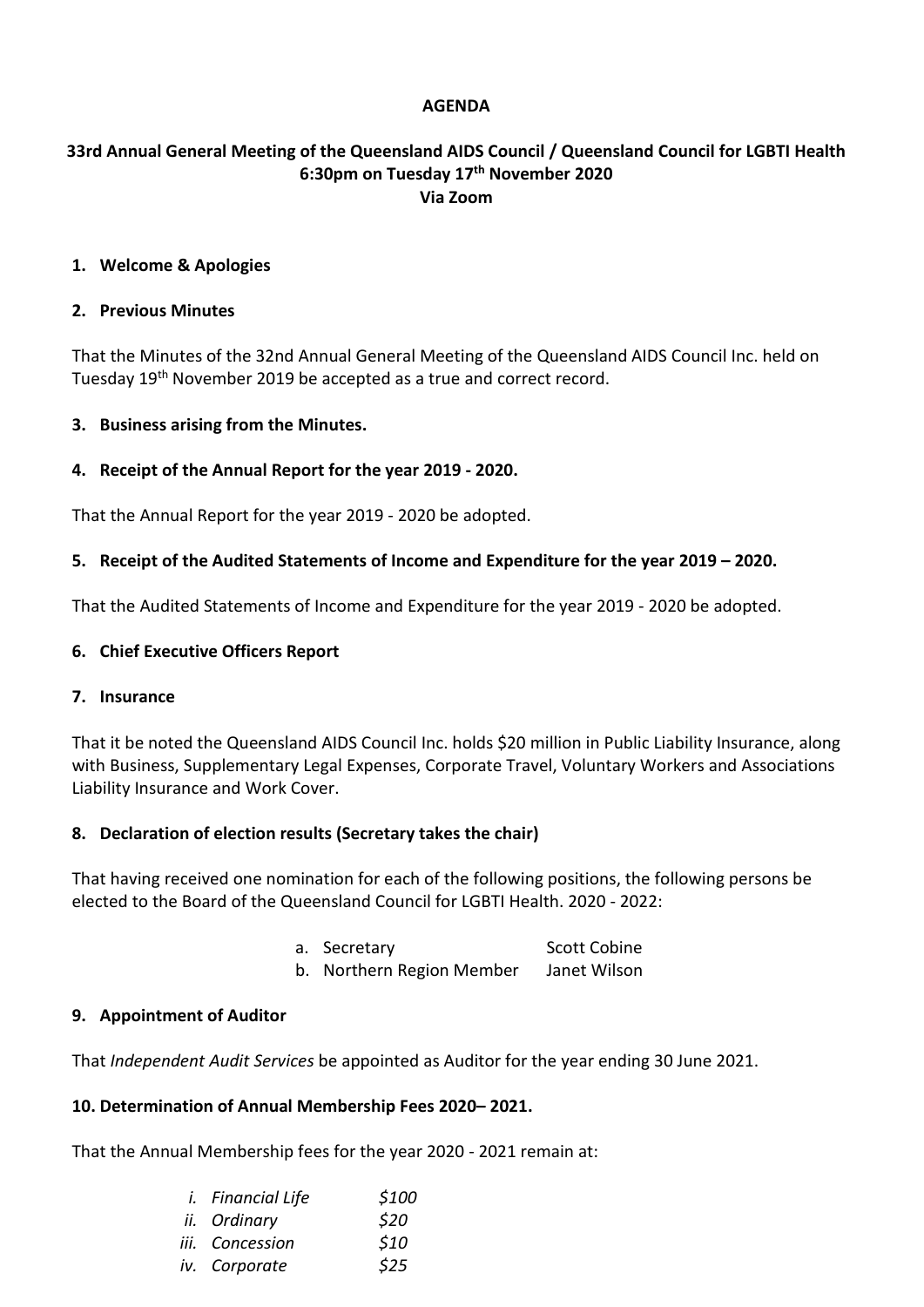# **11. General Business**

**12. Close**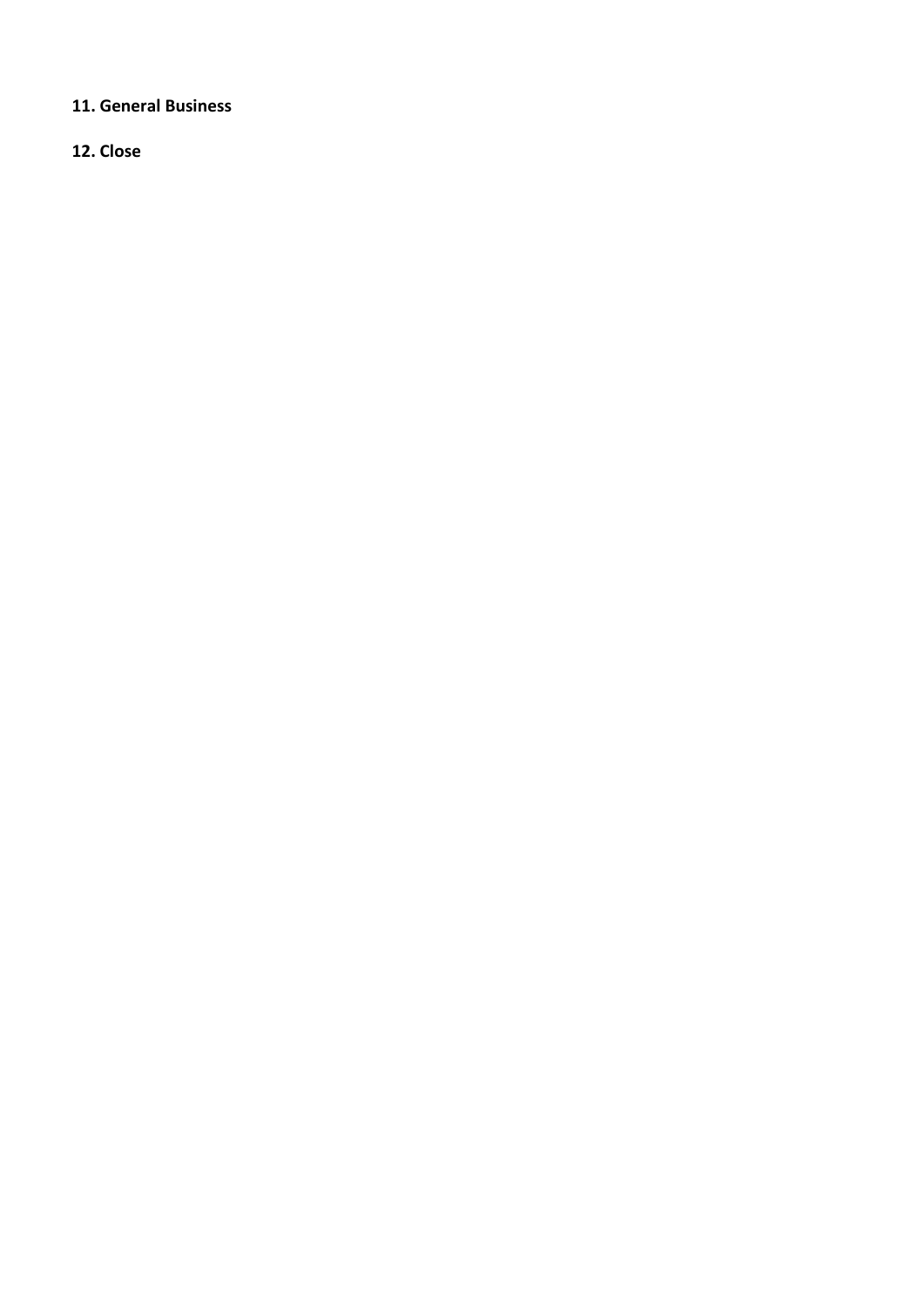

## **MINUTES**

# **32nd Annual General Meeting of the Queensland AIDS Council 6:30pm on Tuesday 19th November 2019 at the Queensland AIDS Council, 30 Helen Street, Teneriffe**

# **1. Welcome & Apologies**

The President, Peter Black, acknowledged the traditional owners of the land on which we met, the Jagera and Turrbul people, and paid respects to Elders past, present and emerging and also acknowledged the role that Aboriginal and Torres Strait Islander, Brotherboy and Sistergirl people play within the Queensland AIDS Council.

Apologies were received from:

- Jo Leamy
- Ian McDonald
- Brian Day
- Ricky Gribling
- Mark Morein

# **Valid proxies have been received from:**

- Mark Morein
- Peter Ridgley
- Joanne Leamey
- Derek Cronin

# **2. Previous Minutes**

The minutes of the 31<sup>st</sup> Annual General Meeting of the Queensland Aids Council were circulated to all members prior to the meeting.

Motion: That the Minutes of the 31st Annual General Meeting of the Queensland AIDS Council Inc. held on Tuesday 20<sup>th</sup> November 2018 be accepted as a true and correct record.

Moved: Melissa Fox Second: Bernard Gardiner CARRIED.

### **3. Business arising from the Minutes.**

No business was noted as arising from the minutes of the 31<sup>st</sup> Annual General Meeting.

4. **Resolution 1:** That the Members of the Queensland AIDS Council Inc approve the change of name of the Association from Queensland AIDS Council Inc to The Queensland Council for LGBTI Health Inc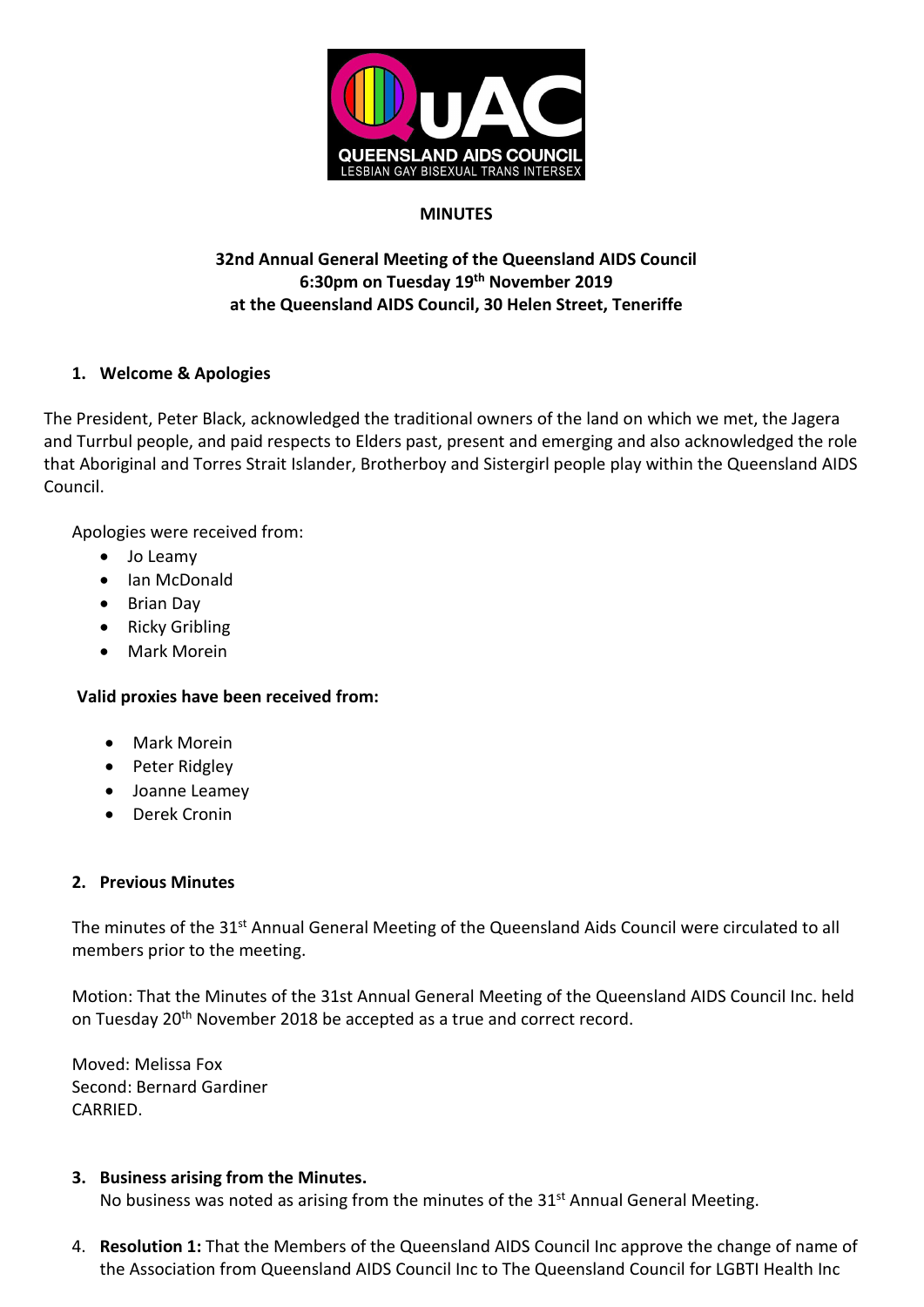The President gave an overview of the history of the name of the organisation, and the changes to the name over time.

The name is no longer a fit for the communities that we represent and the diversity of those communities.

Statewide consultation was undertaken on the strategic plan, including the changing of the name of the organisation.

Consultation showed that a new name would better reflect the communities we represent and the work that is undertaken.

Two options were presented for consideration.

The CEO gave an overview of the consultation process and the visibility that a name change for the organisation would provide to diverse parts of our wider community.

Saying clearly who we are talking about, but making space for others – changing the name of the organisation is a contributing factor to this resolution.

# *Discussion on the resolution included:*

- Reservations that when the name changed last time, the organisation lost direction. Became political, and moved outside of remit – and there was backlash.
- Concerns that not everyone identifies as LGBTI there is more diversity in the spectrum by classifying us as LGBTI are we becoming more exclusive. People with disabilities still struggle for recognition in the community, and worried that exclusivity may discount them.
- Whether or not the organisation would consider offering a broader range of services; and the evolution of health service offerings
- Recognition of where we came from and acknowledgement of the role we all played in the history.

Moved: Peter Black Second: Phil Carswell

 $For - 17$ Against  $-1$ Abstain – 0 CARRIED.

# 5. **Resolution 2: Amending the QuAC Constitution** – Proposed Resolution

That the Members of the Queensland AIDS Council Inc approve the following amendments to the QuAC Constitution.

# **PROPOSED AMENDMENTS TO THE QuAC CONSTITUTION NOVEMBER 2019** (Attached document)

The President gave an overview of the amendments to the constitution to support the new name; removed any gendered references from the constitution; rewritten the objects of the organisation to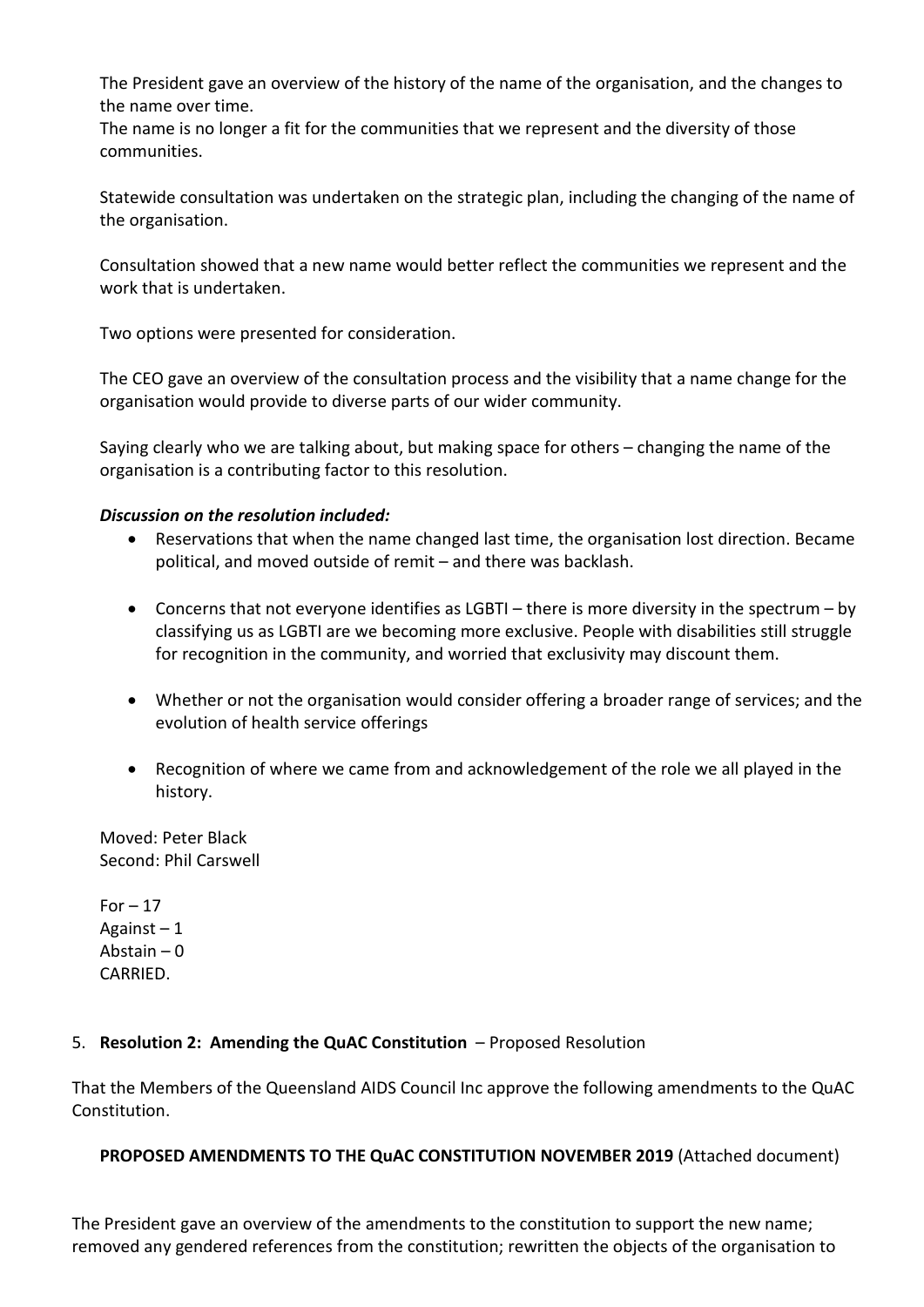better reflect the work of the organisation and the needs of the communities; update provisions – particularly as they relate to the use of technology.

Discussion on the resolution included:

- The inclusion of "feelings" in the constitution and it's relevance and significance
- The importance of the objects of the constitution  $-$  not just legally  $-$  but to ensure that they reflect the work the organisation has done, and wants to do into the future.

Moved: Peter Black Second: Cameron Darling

# **CARRIED**

# **6. Receipt of the Annual Report for the year 2018 - 2019.**

Motion: That the Annual Report for the year 2018-2019 be adopted. Moved Simon Betteridge Second Drew Lauchland CARRIED

# **7. Receipt of the Audited Statements of Income and Expenditure for the year 2018 – 2019.**

The Treasurer acknowledged the work of Cynthia in preparing the annual accounts for the auditor. The organisation has been assessed as a going concern.

The Treasurer made special mention of note 9 of the financial statements – Plant and equipment have had to have a \$0 value as the Auditor was not comfortable with record keeping, and previous auditor has passed away. However, we have a confirmed balance for opening next years' records.

Motion: That the Audited Statements of Income and Expenditure for the year 2018 - 2019 be adopted. Moved Aaron Hartnett Second Drew Lauchland CARRIED

# **8. Chief Executive Officers Report**

The CEO provided an update of the work that has been undertaken over the past 12 months, including greater connectivity amongst community organisations.

Recognition of staffing changes – and recognition of those that have remained in the organisation and continued to deliver services

Recognition of members of the Board and consistent support to management and assisted in consultation periods.

The President acknowledged the work undertaken by RR over the last 15 months, and the organisational transformation that she has driven the organisation forward and her extraordinary achievements to the association and our communities.

### **9. Insurance**